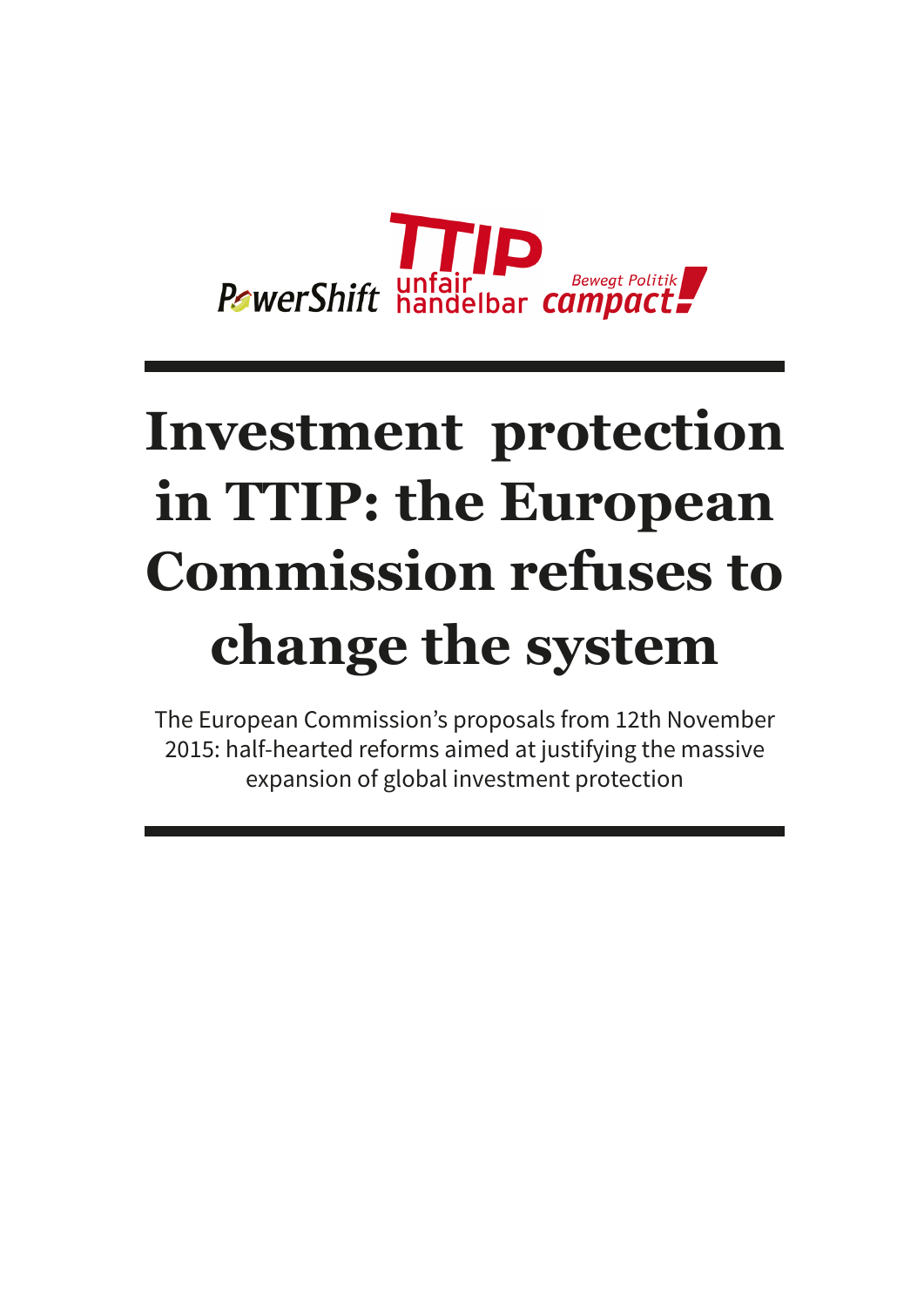## **Investment protection in TTIP: the European Commission refuses to change the system**

The European Commission's proposals from 12th November 2015: half-hearted reforms aimed at justifying the massive expansion of global investment protection

**Berlin, 2 October 2015. The European Commission's** new proposal for an 'investment court' has been unable to diminish the wide-ranging public criticism of the investment protection mechanism envisaged in TTIP (the Transatlantic Trade and Investment Partnership)<sup>1</sup>. The reason is simple: the Commission's proposal remains **firmly committed to providing foreign investors with the highly controversial right** to investor-state dispute settlement (ISDS). This mechanism allows investors to sue a state for implementing measures (aimed at e.g. health, environmental and consumer protection and policies to end financial and economic crises) if these measures are perceived as threatening corporate interests. ISDS decisions are made by international tribunals, and they can result in countries having to pay horrendous levels of compensation to corporations. Providing investors with the right to sue for compensation through TTIP will significantly expand the global reach of ISDS and mean that states are likely to face many more of these cases. Clearly then, these corporate rights come at the expense of the public interest on both sides of the North Atlantic<sup>2</sup>.

In contrast, a lengthy European debate on reform in this context<sup>3</sup> led the European Parliament (EP) to call for a 'new system' of dispute settlement that conforms to democratic and constitutional standards. Also, the EP is against providing foreign investors with 'greater rights than domestic investors'4 . Nevertheless, the draft chapter on investment protection in TTIP, which was proposed by Trade Commissioner Malmström, demonstrates that the European Commission is still unwilling to implement such a fundamental reform of investment protection.

**Although the Commission's proposal does include some positive approaches it is mainly limited to making cosmetic changes to the current ISDS mechanism.** The Commission has also failed to effectively limit substantive investor rights. Instead, they would provide foreign investors with a privileged position in relation to other companies and the public

<sup>1</sup> See the Commission's formal proposal on TTIP's investment chapter from 12th November 2015, available at: http://trade.ec.europa.eu/doclib/ docs/2015/november/tradoc\_153955.pdf, and the Commission's guidelines in German on a previous and largely matching version from 16 September, available at: http://europa.eu/rapid/press-release\_MEMO-15- 5652\_de.htm/.

<sup>2</sup> On the concerns expressed about ISDS, see Pia Eberhardt, Investitionsschutz am Scheideweg – TTIP und die Zukunft des globalen Investitionsrechts, Internationale Politikanalyse, May 2014.

For examples of problematic cases that have arisen during practical implicationin practice, see p. 7 and p. 12, available at: http://library.fes.de/pdf-files/iez/global/10773-20140603.pdf.

<sup>3</sup> See the analysis of the proposals made until now by PowerShift, Sie bewegen sich – doch nicht, published on 20 May 2015, available at: http://power-shift.de/wordpress/wp-content/uploads/2015/05/ PowerShift-Analyse-ISDS-Reformdebatte-Sie-bewegen-sich-doch-nicht-Mai2015.pdf.

<sup>4</sup> See the European Parliament resolution from 8 July 2015 and its recommendations on the TTIP negotiations, 2014/2228 (INI). p. 2. d) xv, and especially its call 'to replace the ISDS system with a new system for resolving disputes between investors and states', available at: http://www.europarl.europa.eu/sides/getDoc. do?pubRef=-//EP//NONSGML+TA+P8-TA-2015-0252+0+- DOC+PDF+V0//EN.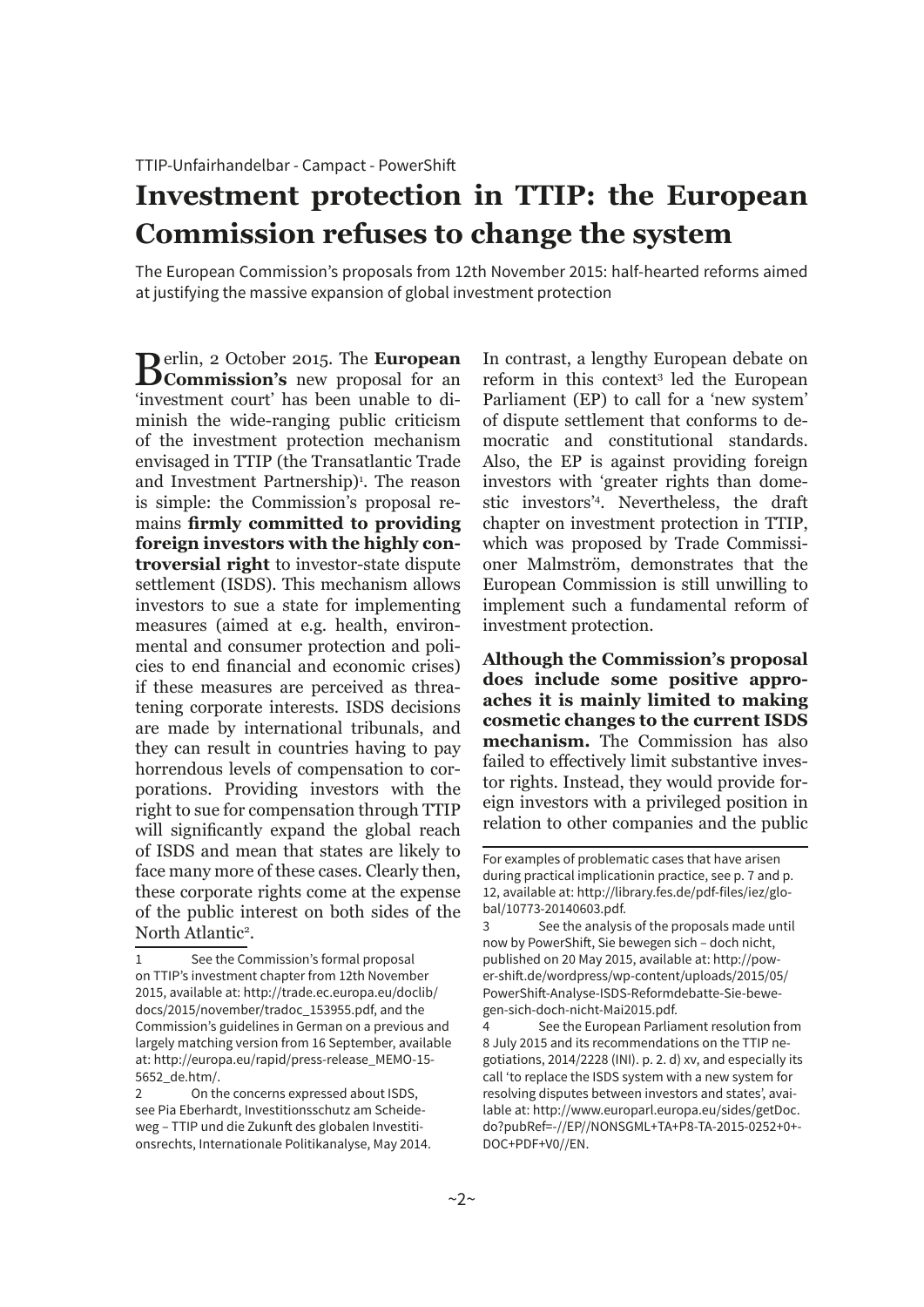interest. Consequently, the Commission's proposal barely even touches on many of the central points of criticism of the ISDS mechanism (see below for a detailed overview of these points and the proposal's effect).

**First of all, no convincing reasons have been provided in favour of including investment protection in TTIP at all.** Foreign investors already enjoy strong levels of protection both in the US and in the EU, which are enforced effectively by national and European courts. As such, specialised investment protection through international law is unnecessary,5 a point that has even been stressed by the German government.6

The **Commission's proposal provides foreign investors with privileged levels of protection both in terms of their property and their expected profits; as such, the Commission's proposal affords foreign investors 'greater rights' than are provided to domestic investors.** Moreover, those rights go far beyond the prohibition of discrimination and actually can secure foreign investments against legitimate, democratic political change.7 But in fact, restricting investor rights to the prevention of discrimination instead would be very easy.8 Doing so would be the

5 For a detailed discussion of the counter-arguments to those set out by the Commission, see Powershift's analysis (Fn. 3), p. 3 ff.

6 See the Bundestag speech by Federal Minister for Economic Affairs and Energy Sigmar Gabriel from 25 September 2014, available at: http://www.spd.de/ aktuelles/123966/201040925\_gabriel\_rede\_ceta\_bundestag.html.

7 This is particularly due to the broadly defined right to fair and equitable treatment (FET) set out in Section 2, article 3 paragraphs 1–4, and the protection against indirect expropriation in Section 2, article 5, paragraph 1, and alt. 2 and Annex I.

8 See in particular the case with the national treatment rule in articles 2-3 of the Commission's proposal on the general rules for TTIP's chapter on trade in services, investment and e-commerce from 31 July 2015, available at.: http://trade.ec.europa.eu/ doclib/docs/2015/july/tradoc\_153669.pdf. See also the preferred restricted form ofnational treatment

only way to guarantee states the flexibility they need to implement legislation that reflects the public interest.<sup>9</sup> The Commission's approach is to protect the states' 'right to regulate' through a specific clause in the treaty.10 Nevertheless, this approach has been unsuccessful in the past as the existing clauses on the right to regulate have rarely played a role in ISDS decisions. Moreover, the Commission's proposals reduces the right to regulate to a vague interpretative guideline that provides wide-ranging scope for investor-friendly decisions.<sup>11</sup>

**The special rights provided to investors are not linked to any reciprocal responsibilities,** such as job creation, adhering to human rights, labour and consumer rights legislation or to health and environmental protection standards.

The Commission's proposals also foresee the constitution of an **'Investment Court System' (ICS); however, this would only be a 'court' in name.** Essentially, ICS would be implemented with the sole intention of enforcing investors' rights in disputes with states. This means that

10 Section 2, article 2, especially paragraph 1 and 2 (investment and regulatory measures/objectives).

11 See the points below on the inadequately secured 'right to regulate'.

clause in article 3 of the Model treatydrafted on behalf of the BMWi by international law professor Markus Krajewski 'Modell-Investitionsschutzvertrag mit Investor-Staat-Schiedsverfahren für Industriestaaten unter Berücksichtigung der USA' (model investment protection agreement with investor-state arbitration for industrialized countries taking into account the United States), page 9 f, available at: http://www.bmwi.de/ BMWi/Redaktion/PDF/MO/modell-investitionsschutzvertrag-mit-investor-staat-schiedsverfahren-gutachten,property=pdf,bereich=bmwi2012,sprache=de,rwb=true.pdf.

<sup>9</sup> The BMWi's assessors also argued in favour of doing so, see the point by Krajewski (Fn. 8), p. 10 f: 'Therefore, in the context of an agreement with the United States or other countries that have a functioning legal system that is comparable to the German judicial system, we recommend dispensing with the standards of fair and equitable treatment and indirect expropriation in investment protection, and instead only applying non-discrimination standards.'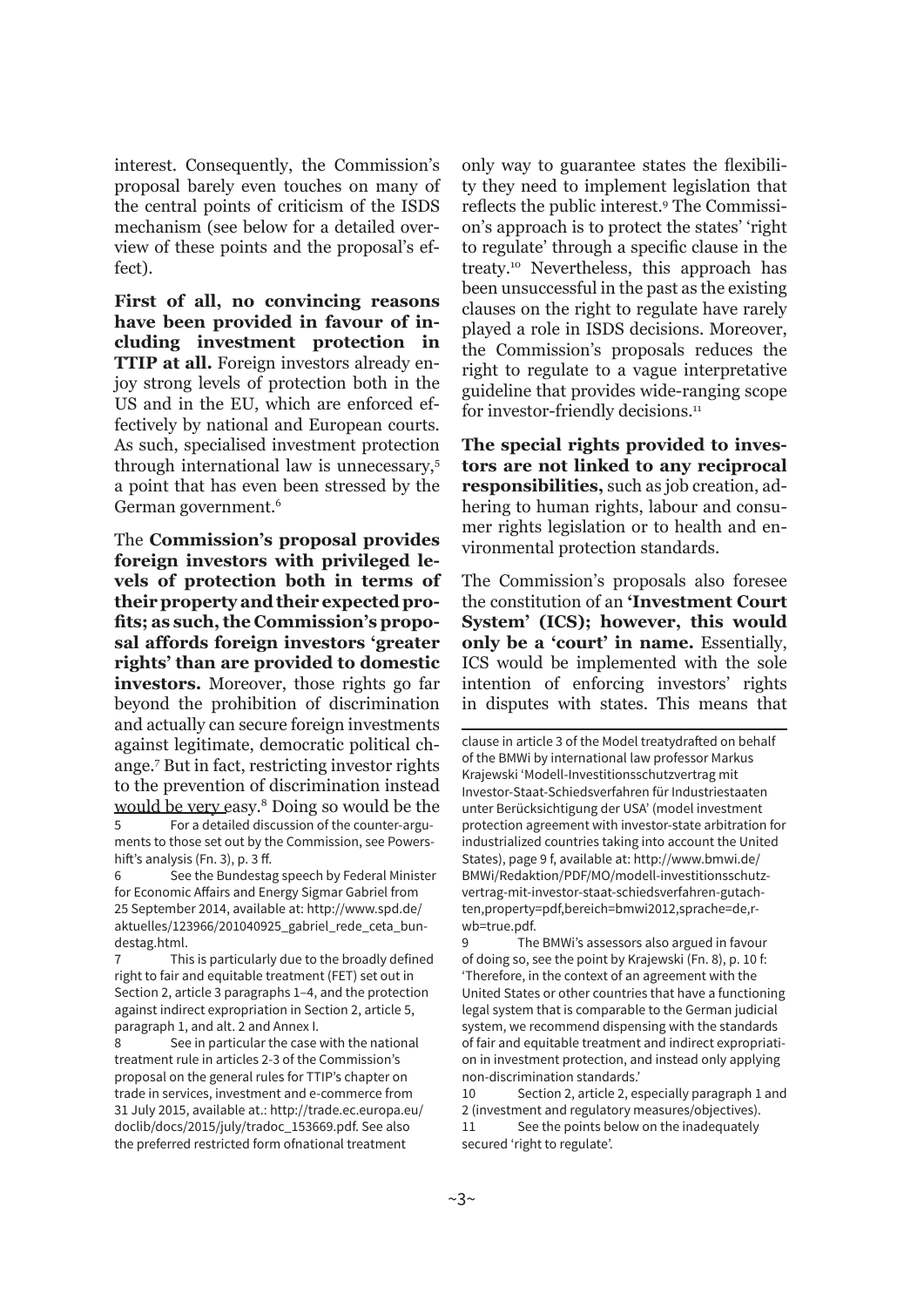people who are affected by the business practices of global corporations through wage dumping, a lack of labour protection, land acquisition and environmental degradation will still lack an international law remedy against foreign investors who profit from their situation. This **one-sidedness** entails the risk that members of the 'court' will, just like current ISDS arbitrators, see themselves as institutional guardians of investor rights and accordingly provide investors with generously interpreted privileges; this is already the case with ISDS tribunals. Like any powerful international institution, international courts tend to expand their competencies. Seen in this light, the fact that **safeguards for judicial independence are to be much weaker than under common constitutional rule of law standards seems even more worrying. ICS 'judges' are to work part-time** and would mainly be paid per case. This provides judges with a **financial incentive to accept large numbers of court cases and consider them favourably to invite future claims.** This same **structural incentive for investor-friendly judgements** also constitutes a key problem with the previous current system of ISDS arbitration. The obvious solution would be to employ full-time judges on fixed salaries, and to ban them from engaging in other forms of occupation. This would also help to prevent conflicts of interest. The importance of this point has even been recognized by the Commission;<sup>12</sup> nevertheless, in its proposal it has only included an option to change the remuneration of judges at some point in the future in its proposal.13 However, to accomplish these

changes to the way in which judges are paid will hardly be politically possible after the treaty has come into force.

Clearly, the Commission's proposal does not represent a convincing response to the dangers inherent to the ISDS system; however, it does at least contain some improvements compared to the draft agreements with Canada (the Comprehensive Economic and Trade Agreement – **CETA**) and Singapore. The Commission's latest proposal would no longer permit investors to be involved in the selection of the arbitrators who would preside over their case. Instead, judges would be permanently employed by the countries that are party to the agreement; their appointment would last for a fixed term, and they are to be randomly selected on a case-per-case basis to hear cases.14 In addition, the consistency of outcomes would likely be improved through a new Appeal Tribunal and more extensive possibilities to appeal and review decisions, which should also help regulate the proper conduct of judges.15

Although the Commission has made these proposals for TTIP, it is determined to ratify CETA without first implementing these same minimal reforms; however, investment protection in CETA and TTIP cannot be treated as separate issues. Without making the necessary corresponding changes to CETA, the close economic ties in North America will enable US investors to avoid the new regulations in TTIP and opt for the more favourable CETA agreement by structuring their investments through subsidiaries in Canada. Therefore, the EU needs to develop a unified approach that applies to both treaties from the outset. However, in light of these critical aspects stated above, neither CETA nor TTIP are acceptable in their current forms.

<sup>12</sup> See the speech by Trade Commissioner Cecilia Malmström to the Committee on International Trade of the European Parliament on 18 March 2015, p. 3, available at: http://europa.eu/rapid/press-release\_SPE-ECH-15-4624\_en.pdf: 'Of course, this [proposal] does not go the whole way to creating a permanent investment Court, with permanent judges who would have no temptation to think about future business opportunities.'

<sup>13</sup> Section 3, article 9, paragraph 15, article 10,

paragraph 14.a

<sup>14</sup> Section 3, article 9, paragraphs 2, 5 and 7, article 10, paragraphs 3, 5 and 9.

<sup>15</sup> Section 3, articles 10 and 29.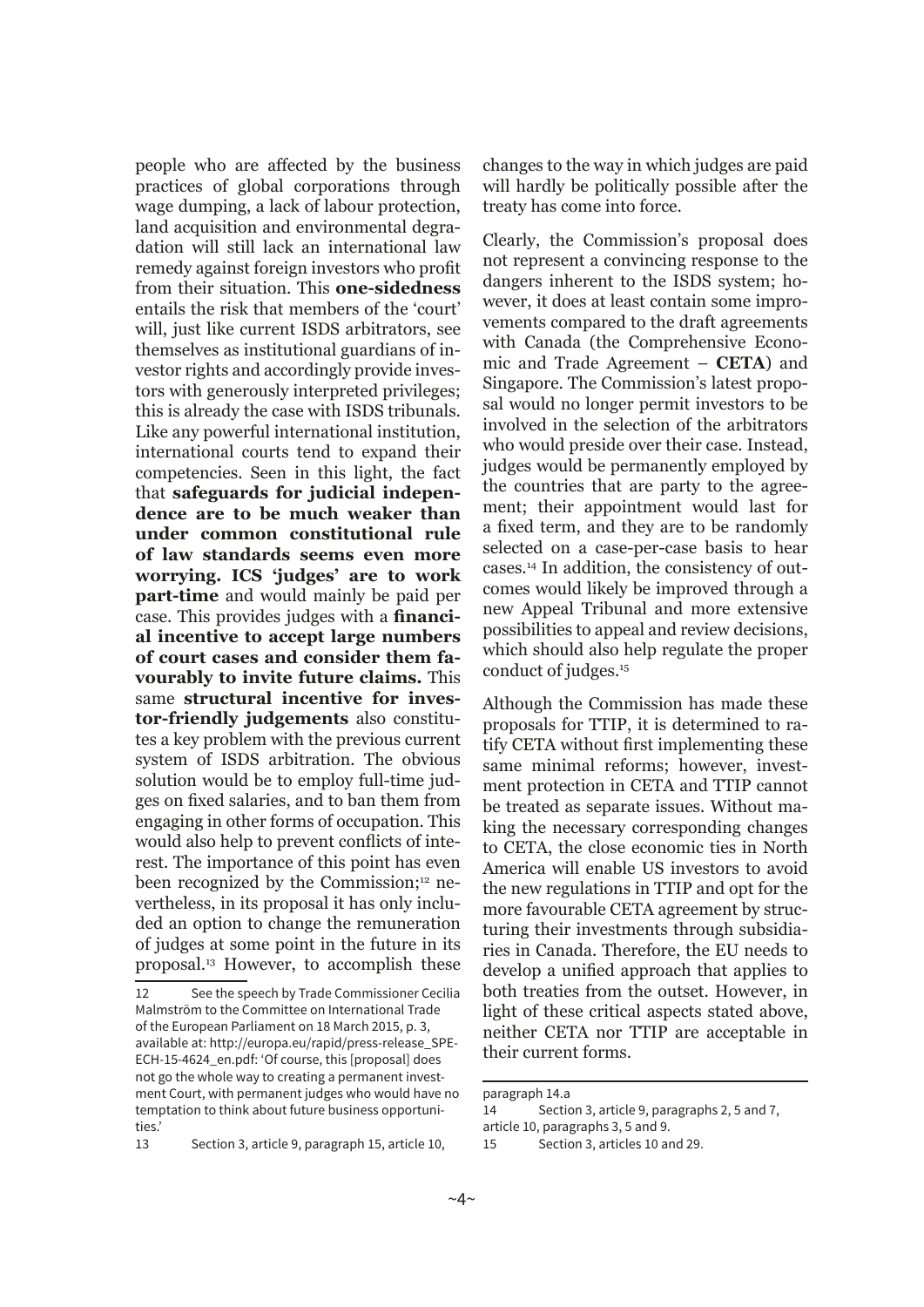| <b>Criticism of ISDS</b>                                                                                                                                                                                                                                                                                                                                                                                                                   | Does the Commission's ICS proposal<br>solve the problem?                                                                                                                                                                                                                                                                                                                                                                                                                                                                                                                                                                                                                                                                                                                                                                                                                                                                                                                                                                                                                                                                                                                                                                                                                                                                                                                                                                                                                                                                                                                                                                                                                          |  |
|--------------------------------------------------------------------------------------------------------------------------------------------------------------------------------------------------------------------------------------------------------------------------------------------------------------------------------------------------------------------------------------------------------------------------------------------|-----------------------------------------------------------------------------------------------------------------------------------------------------------------------------------------------------------------------------------------------------------------------------------------------------------------------------------------------------------------------------------------------------------------------------------------------------------------------------------------------------------------------------------------------------------------------------------------------------------------------------------------------------------------------------------------------------------------------------------------------------------------------------------------------------------------------------------------------------------------------------------------------------------------------------------------------------------------------------------------------------------------------------------------------------------------------------------------------------------------------------------------------------------------------------------------------------------------------------------------------------------------------------------------------------------------------------------------------------------------------------------------------------------------------------------------------------------------------------------------------------------------------------------------------------------------------------------------------------------------------------------------------------------------------------------|--|
| I. Fundamental criticism                                                                                                                                                                                                                                                                                                                                                                                                                   |                                                                                                                                                                                                                                                                                                                                                                                                                                                                                                                                                                                                                                                                                                                                                                                                                                                                                                                                                                                                                                                                                                                                                                                                                                                                                                                                                                                                                                                                                                                                                                                                                                                                                   |  |
| There is <b>no need for ISDS</b> . Property and<br>investments already enjoy strong levels of<br>protection and the relevant legal systems<br>function properly. This is particularly the<br>case with industrialized countries such as<br>the US, the EU and Canada.                                                                                                                                                                      | No. ISDS is still included in TTIP, as the<br>proposed ICS mechanism is merely a modified<br>version of investor-state dispute settlement.<br>Accordingly, TTIP would dramatically increase<br>the risk of ISDS claims against the EU and the<br>US being brought by investors, and this would<br>occur at a time during which the numbers of<br>such cases are already significantly rising.                                                                                                                                                                                                                                                                                                                                                                                                                                                                                                                                                                                                                                                                                                                                                                                                                                                                                                                                                                                                                                                                                                                                                                                                                                                                                     |  |
| II. Tangible Substantive investor privileges for investors                                                                                                                                                                                                                                                                                                                                                                                 |                                                                                                                                                                                                                                                                                                                                                                                                                                                                                                                                                                                                                                                                                                                                                                                                                                                                                                                                                                                                                                                                                                                                                                                                                                                                                                                                                                                                                                                                                                                                                                                                                                                                                   |  |
| Foreign investors are provided with<br>exclusive rights that are vaguely<br>defined and provide for wide-ran-<br>ging interpretations. This includes the<br>right to 'fair and equitable treatment'<br>(FET) and the prohibition of 'indirect ex-<br>propriation'. In numerous arbitral awards<br>these rights served as a basis for investor<br>compensation for non-discriminatory state<br>measures that reflected the public interest. | No. The definition of FET contains a list<br>(which is similar to the one set out in the draft<br>CETA agreement) that explicitly states what<br>was merely implicit in previous agreements.<br>FET is defined broadly and it will enable legal<br>action to be taken against a wide spectrum<br>of non-discriminatory policies that have<br>been implemented in the public interest. For<br>example, the Commission's proposal for TTIP<br>explicitly states that tribunals can take into<br>consideration whether the investor's legiti-<br>mate expectations have been frustrated, when<br>making a judgement on whether a measure<br>violates the FET standard. Although the draft<br>proposal stipulates that this provision should<br>not be interpreted as requiring states not<br>to change their policies, however, this does<br>not necessarily mean that states won't still<br>be liable to pay compensation to investors if<br>they do. Moreover, previous ISDS case law<br>provides no reason to hope that arbitrators<br>would abandon their generous interpretatio-<br>nal approach regarding the FET-clause under<br>these circumstances.<br>The wide-ranging definitions of 'expropriati-<br>on' and 'investment' result in a level of pro-<br>perty and investment protection that goes far<br>beyond national and European law. According<br>to the annex on 'expropriation', which is also<br>included in the US standard model bilateral<br>investment treaty, policies that are imple-<br>mented in the public interest can be viewed as<br>indirect expropriation 'in rare circumstances',<br>such as when arbitrators view them as dispro-<br>portionate. |  |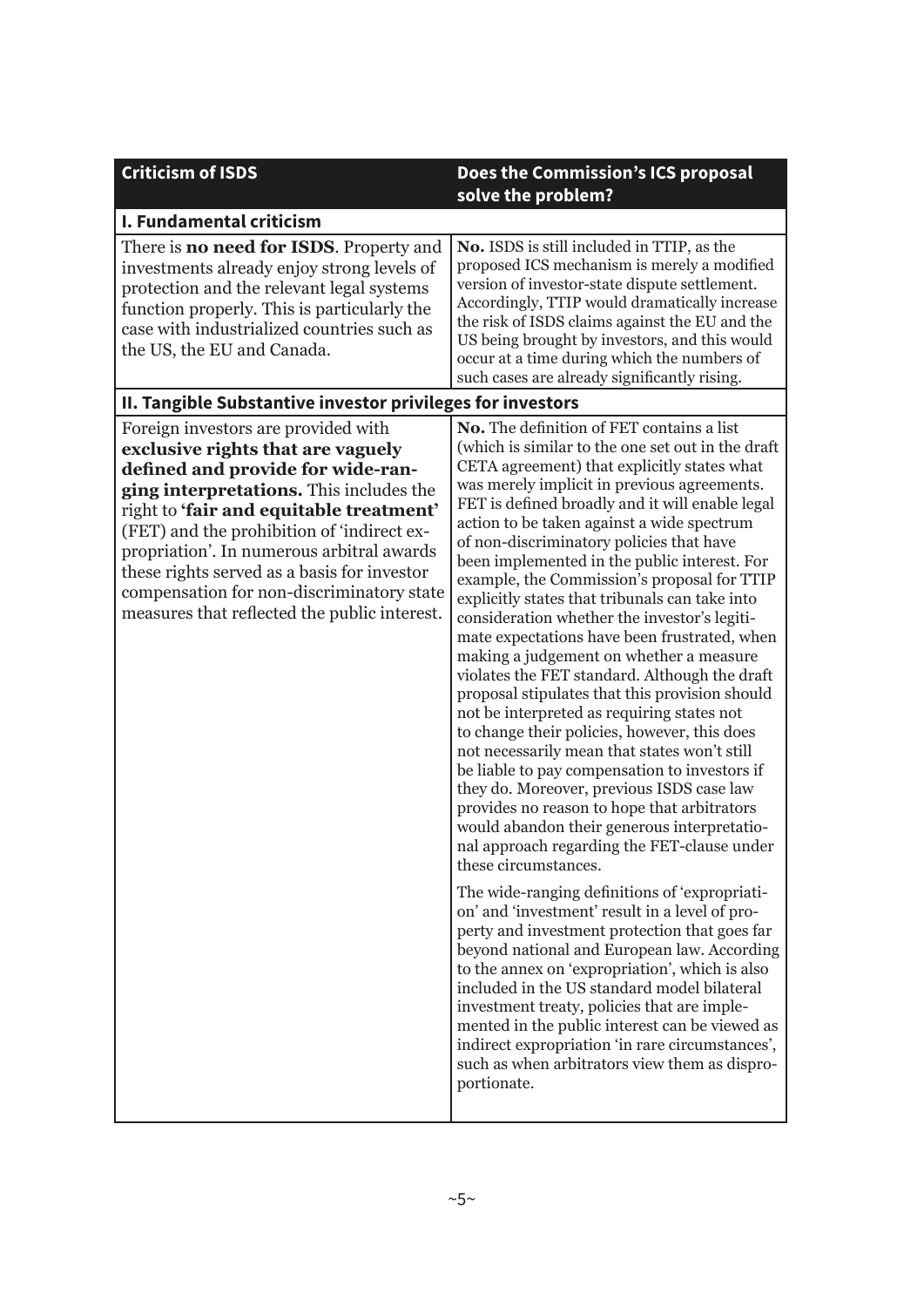| There is no effective protection<br>from ISDS cases for non-discrimi-<br>natory policies implemented in<br>the public interest. | <b>Not really.</b> It would only be possible to pro-<br>tect polices implemented in the public interest<br>if investment protection was reduced to a ban<br>on discrimination and if vague standards such<br>as FET and indirect expropriation were exclu-<br>ded from the treaty.                                                                                                                                                                                                                                                                                                                                                                                                                                                                                                                                                                                                                                                                                                                                                                                                                                                                                                                                                                                                                                                                                                                                                                                                                                                                                                                                                                                                                                                                                             |
|---------------------------------------------------------------------------------------------------------------------------------|--------------------------------------------------------------------------------------------------------------------------------------------------------------------------------------------------------------------------------------------------------------------------------------------------------------------------------------------------------------------------------------------------------------------------------------------------------------------------------------------------------------------------------------------------------------------------------------------------------------------------------------------------------------------------------------------------------------------------------------------------------------------------------------------------------------------------------------------------------------------------------------------------------------------------------------------------------------------------------------------------------------------------------------------------------------------------------------------------------------------------------------------------------------------------------------------------------------------------------------------------------------------------------------------------------------------------------------------------------------------------------------------------------------------------------------------------------------------------------------------------------------------------------------------------------------------------------------------------------------------------------------------------------------------------------------------------------------------------------------------------------------------------------|
|                                                                                                                                 | However, the Commission's proposal rejects<br>this approach. Instead, it touts a new provision<br>aimed at protecting a state's 'right to regulate'.<br>Unfortunately, its proposal does not explicitly<br>exempt state regulatory measures from the<br>investment protection standards, and instead<br>only provides vague interpretative guidance.<br>This will not prevent tribunals from claiming<br>that policies implemented in the public interest<br>breach the TTIP investment chapter. The broad<br>rights provided to foreign investors supposedly<br>'shall not affect' the state's right to regulate;<br>however, as the US trade representative has<br>already stressed, an award made by an ISDS<br>tribunal against a particular measure would not<br>meaningfully affect its legal position anyway.<br>Instead, its decision would 'merely' require a<br>state to provide compensation to investors,<br>and not to change state policy. Of course, the<br>obligation to pay compensation (even when<br>this obligation is posed only as a threat) could<br>always be used to intimidate governments and<br>other public bodies to reject policies that are<br>actually in the public interest. However, arbit-<br>rators are expected to ignore such intimidation<br>and rely on the fact that - technically at least<br>- their awards will not force states to change<br>policy. Moreover, the right to regulate is to be<br>restricted and watered down in a number of<br>other ways: governments seeking to defend<br>themselves from compensatory claims will have<br>to convince a tribunal that the measures they<br>put in place were 'necessary' in order to meet<br>a specific public interest and that this interest<br>was actually 'legitimate'. |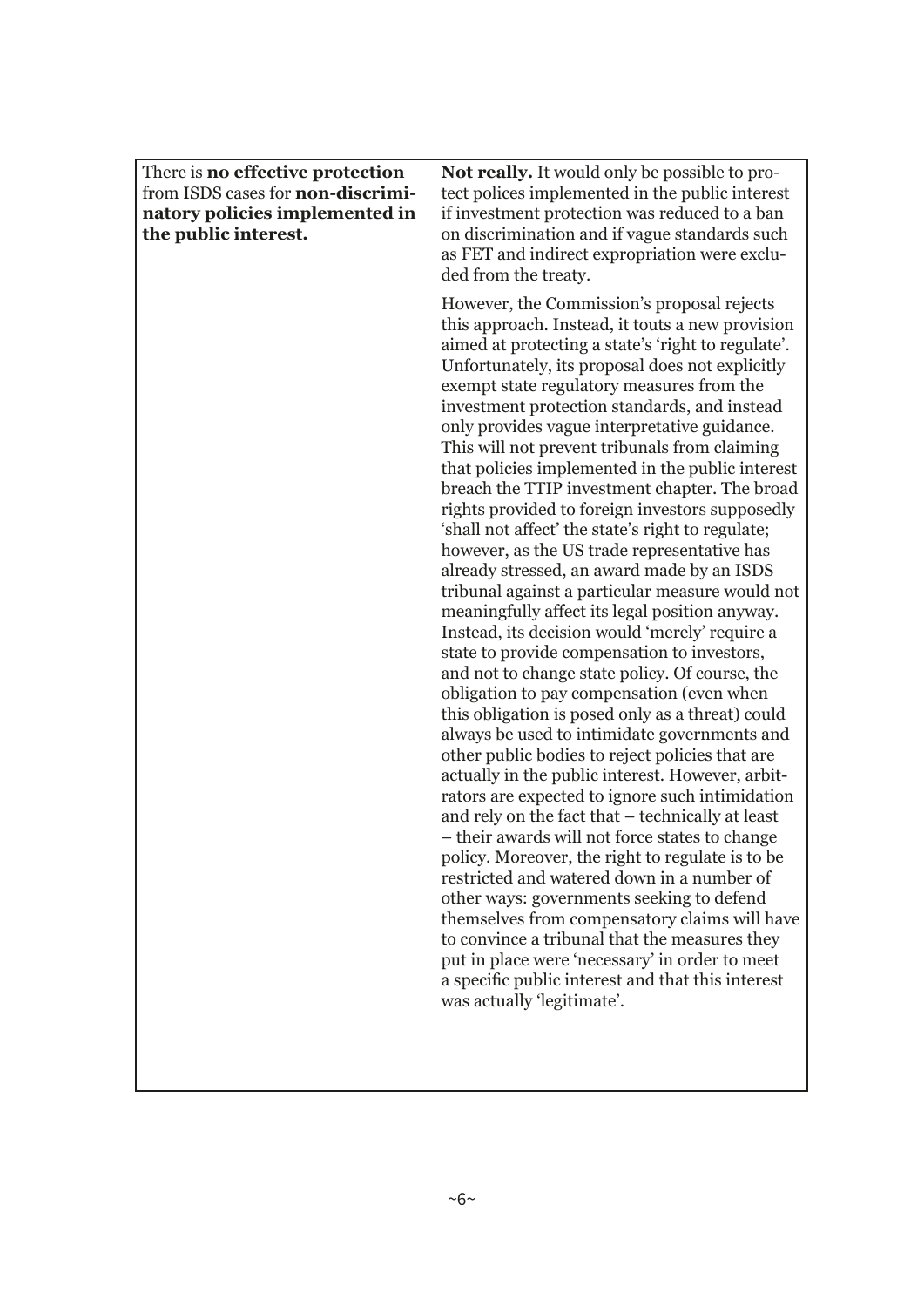| <b>Umbrella clauses</b> are being used to<br>extend investment protection to simple<br>agreements between foreign investors and<br>states. This enables investors to take their<br>claims for breaches of the treaty before<br>an ISDS tribunal and circumvent a state's<br>national court.<br>This is particularly problematic regarding<br>concessions made in the wake of the | <b>No.</b> The Commission's proposal also cont-<br>ains an umbrella clause for written agree-<br>ments between states and investors. As<br>such, the new proposal goes even further<br>than the much-criticized draft of the CETA<br>agreement.                                                                                                                                                                                                                                                                                                                                                                                                                                |
|----------------------------------------------------------------------------------------------------------------------------------------------------------------------------------------------------------------------------------------------------------------------------------------------------------------------------------------------------------------------------------|--------------------------------------------------------------------------------------------------------------------------------------------------------------------------------------------------------------------------------------------------------------------------------------------------------------------------------------------------------------------------------------------------------------------------------------------------------------------------------------------------------------------------------------------------------------------------------------------------------------------------------------------------------------------------------|
| privatization of public services, as<br>this clause 'bolsters' privatizations by<br>international law.                                                                                                                                                                                                                                                                           |                                                                                                                                                                                                                                                                                                                                                                                                                                                                                                                                                                                                                                                                                |
| The transfers provisions conflict with<br>capital controls and financial<br>transaction taxes. Regulations gover-<br>ning the free movement of capital are<br>incompatible with measures to cont-<br>rol capital movements, and taxes on<br>financial transactions.                                                                                                              | Not from what we can see. The text<br>replicates the free transfers obligations<br>from other FTAs that restrict commonsen-<br>se capital controls and conflict with finan-<br>cial transaction taxes. A note states that<br>language is still to be added in a horizontal<br>portion of the agreement regarding cases<br>of "balance of payments and external fi-<br>nancial difficulties" The balance-of-pay-<br>ments provisions of existing agreements<br>(e.g. GATS) have been insufficient to fully<br>protect legitimate capital control measures<br>from this obligation.                                                                                              |
| The level of compensation paid to inves-<br>tors does not actually reflect a real loss and<br>extends well beyond actual damages suffe-<br>red by the investor. In fact, the compensa-<br>tion that they receive goes far beyond real<br>losses, and this results in states having<br>to pay horrendous levels of compen-<br>sation to investors.                                | No. The Commission's proposal still<br>provides for the compensation of expec-<br>ted losses by foreign investors. This goes<br>beyond the protection of property as laid<br>out in national constitutions and discrimi-<br>nates against domestic firms. It also leads<br>to much higher levels of compensation<br>than would otherwise be the case, as the<br>following example shows: The owners<br>of Yukos were awarded EUR 1.9 billion<br>in compensation by the European Court<br>of Human Rights. In contrast, the ISDS<br>tribunal, which based its judgement on<br>the Energy Charter Treaty, awarded Yukos<br>US\$ 50 billion (equivalent to EUR 45.8)<br>billion). |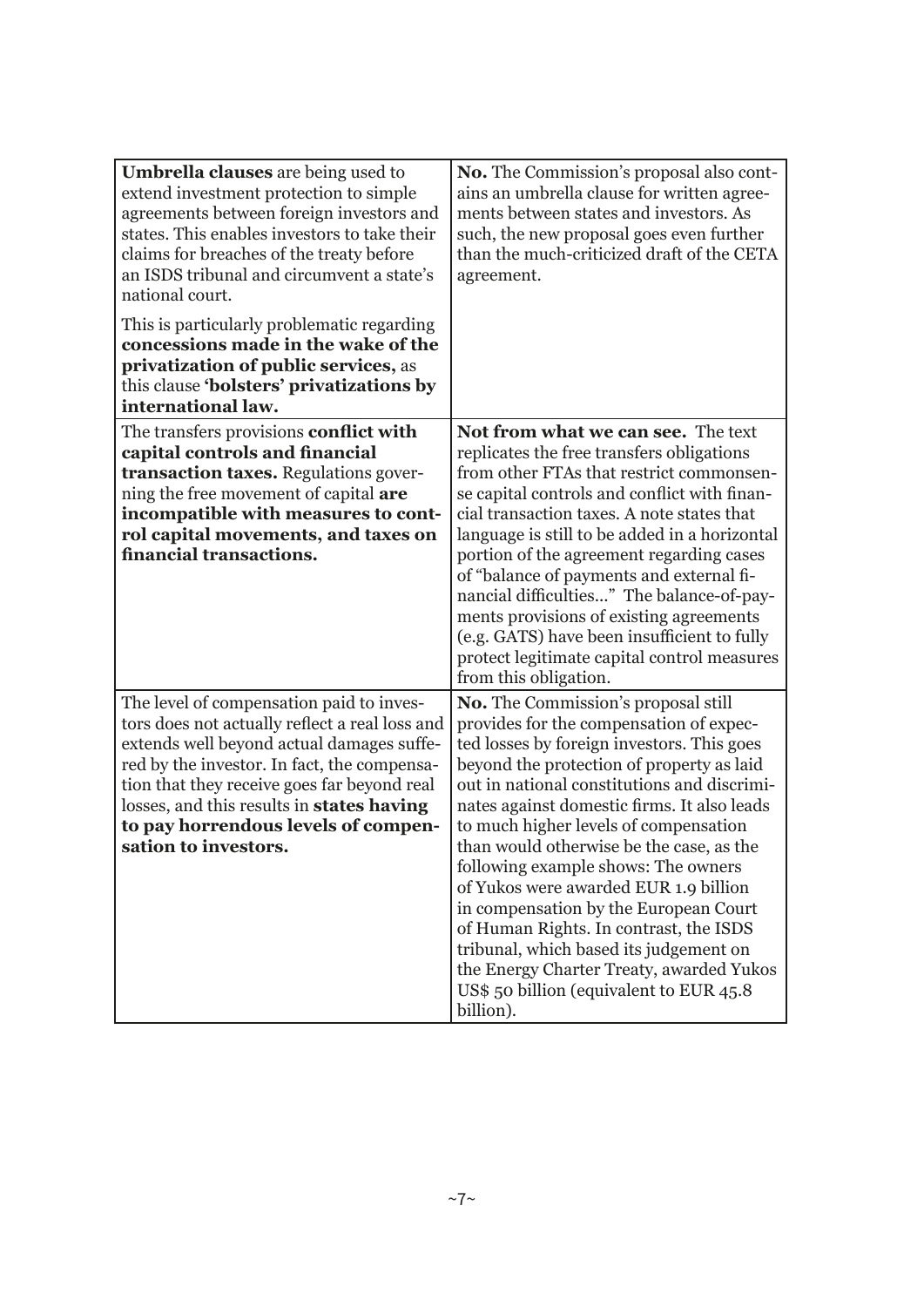| The widely interpretable rights provided<br>to investors are not linked to any re-<br>ciprocal duties.                                                                                                                                                                                                                                                                                                                                                                          | <b>No.</b> Although TTIP is to include a chapter on<br>sustainability, it foresees no enforceable duties<br>for investors. Also, TTIP lacks an effective<br>mechanism with which stakeholders and civil<br>society actors could force companies to comply<br>with human rights, environmental protection<br>standards etc.                                                                                                                                                                                                                                                                                                                                                                                                                                                                                                                                                                                                                                                                                                                                                                                                                     |
|---------------------------------------------------------------------------------------------------------------------------------------------------------------------------------------------------------------------------------------------------------------------------------------------------------------------------------------------------------------------------------------------------------------------------------------------------------------------------------|------------------------------------------------------------------------------------------------------------------------------------------------------------------------------------------------------------------------------------------------------------------------------------------------------------------------------------------------------------------------------------------------------------------------------------------------------------------------------------------------------------------------------------------------------------------------------------------------------------------------------------------------------------------------------------------------------------------------------------------------------------------------------------------------------------------------------------------------------------------------------------------------------------------------------------------------------------------------------------------------------------------------------------------------------------------------------------------------------------------------------------------------|
| ISDS decisions can conflict with<br>other obligations such as EU law and<br>thus place states in a difficult position. The<br>case of Micula vs. Romania, for example,<br>resulted in an ISDS court ordering com-<br>pensation for the withdrawal of a subsidy<br>that was incompatible with European law;<br>however, that compensation itself brea-<br>ched EU law, because it would have prop-<br>ped up the unlawful subsidy the compen-<br>sation was aimed at redressing. | Partly. The Commission's proposal contains a<br>passage that is clearly based on the Micula vs.<br>Romania case (Section 2 article 2, paragraph<br>4). This clause stipulates that the investment<br>protection provisions 'shall [not] be const-<br>rued as keeping a state from discontinuing the<br>granting of a subsidy and/or requesting its<br>reimbursement.' However, the Commission<br>apparently overlooks the fact that the conflicts<br>between EU or domestic law and investment<br>protection standards extend well beyond state<br>subsidy law. Tribunals may still hold states<br>liable to compensation for many measures<br>required by national or European law (e.g.<br>environmental or consumer protection regula-<br>tion). Further significant and striking conflicts<br>(such as those in subsidy law) also exist in tax<br>law, environmental liabilities, penalties and<br>fines. Investors can undermine all of these<br>financial obligations simply by suing for the<br>same amount of compensation before an arbit-<br>rational tribunal.                                                                      |
| III. Structure of the ISDS system (incl. procedural law)                                                                                                                                                                                                                                                                                                                                                                                                                        |                                                                                                                                                                                                                                                                                                                                                                                                                                                                                                                                                                                                                                                                                                                                                                                                                                                                                                                                                                                                                                                                                                                                                |
| ISDS empowers foreign investors<br>alone to bypass domestic courts<br>and go before extrajudicial tribunals, or<br>to re-litigate issues decided in domestic<br>courts before those tribunals. This un-<br>dermines the rule of law and creates a<br>discriminatory structure in which foreign<br>investors enjoy greater procedural rights<br>than domestic businesses and NGOs.                                                                                               | Hardly. There would still be no duty to<br>exhaust local remedies before seeking redress<br>at an ISDS tribunal. In all other disputes,<br>however, this prerequisite must have been met<br>before individuals can bring cases before an<br>international court or tribunal. This includes<br>cases brought by victims of human rights viola-<br>tions. The prior involvement of national courts<br>is (among other purposes) aimed at providing<br>the state in question with the opportunity<br>to remedy its violation on the national level.<br>The Commission's proposal, however, stipu-<br>lates that ISDS and domestic legal avenues<br>are partly exclusive. This would make it even<br>less likely that investors would use national<br>courts, because doing so would block them<br>from accessing the far more lucrative ISDS<br>mechanism. In addition, it appears that this re-<br>striction would only apply to actions aimed at<br>gaining compensation. This means that before,<br>after and during an ISDS case, it would still be<br>possible for corporations to attempt to have a<br>policy repealed by a national court. |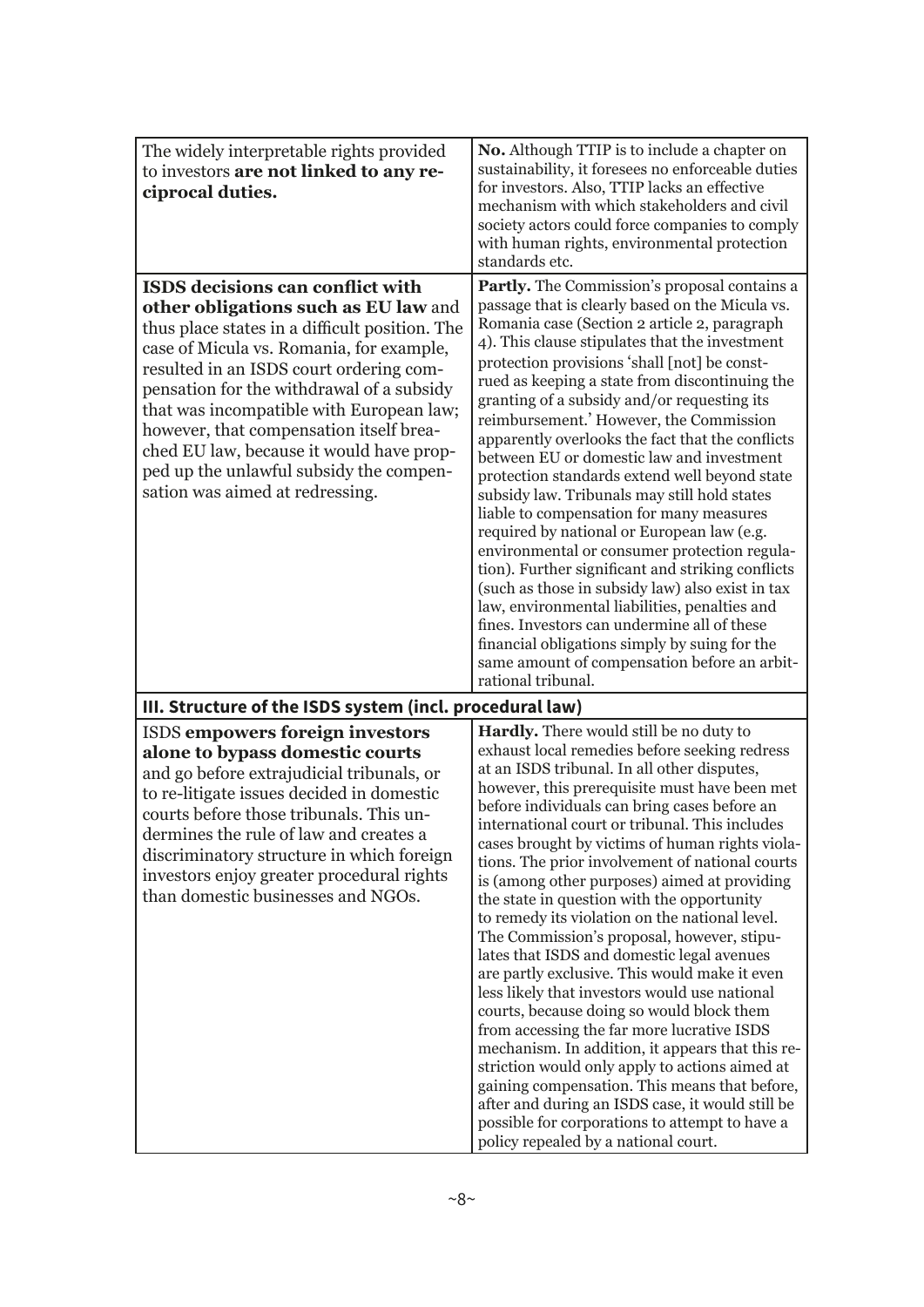| ISDS tribunals enjoy wide discretion<br>- they are not bound by a system of legal<br>precedent or any substantial review.                                                                                                                                                                                                                                                                                                                                                                                              | <b>Partially.</b> An appeal tribunal would be<br>created (with wider grounds for appeal<br>than are allowed for annulment under<br>existing ISDS rules). But there is no<br>requirement for the 'judges' to adhere to<br>a system of legal precedent, either in the<br>initial claims process or in the appeals<br>process. Only the proposed "Services and<br>Investment Committee" can issue a bin-<br>ding interpretation at its own discretion.                                                                                                                                                                                                                                                                                                                                                                                                                                                                                                                                                                                                                                                                                             |
|------------------------------------------------------------------------------------------------------------------------------------------------------------------------------------------------------------------------------------------------------------------------------------------------------------------------------------------------------------------------------------------------------------------------------------------------------------------------------------------------------------------------|-------------------------------------------------------------------------------------------------------------------------------------------------------------------------------------------------------------------------------------------------------------------------------------------------------------------------------------------------------------------------------------------------------------------------------------------------------------------------------------------------------------------------------------------------------------------------------------------------------------------------------------------------------------------------------------------------------------------------------------------------------------------------------------------------------------------------------------------------------------------------------------------------------------------------------------------------------------------------------------------------------------------------------------------------------------------------------------------------------------------------------------------------|
| ISDS incentivizes a pro-investor<br>bias among arbitrators. Only foreign<br>investors can bring a case before a tri-<br>bunal, and they have a 50% weighting in<br>the selection of arbitrators who decide<br>their case. Moreover, arbitrators are not<br>paid a fixed salary, but are to be paid on a<br>case-per-case basis by the parties involved.<br>This situation provides monetary incenti-<br>ves to arbitrators to accept large numbers<br>of court ISDS cases and to award compen-<br>sation to investors. | <b>Partly.</b> Foreign investors will no longer be<br>able to choose their arbitrator because the-<br>se are now to be selected randomly from<br>a pool of 'judges'. Nevertheless, investors<br>are still the only parties who can bring<br>actions before tribunals, and arbitrators<br>still have a significant financial interest in<br>deciding as many cases as possible. After<br>all, arbitrators are still going to be paid<br>mostly per case (except for a relatively low<br>salary retainer fee paid to the arbitrators<br>for their general availability of $\epsilon$ 2,000 per<br>month). This could technically be changed<br>later by the Services and Investment Com-<br>mittee. However, it is (politically) questio-<br>nable whether such a decision in favour of<br>accepting fixed salaries for judges would<br>be made by the Committee in the future<br>if salaries were not fixed from the outset.<br>Consequently, the proposal still provi-<br>des financial incentives for arbitrators to<br>accept investor claims and consider them<br>favourably, in order to invite them to bring<br>more claims in the future. |
| ISDS arbitrators are paid accor-<br>ding to the time they work, incen-<br>tivizing drawn-out proceedings that<br>mean higher costs to taxpayers.                                                                                                                                                                                                                                                                                                                                                                       | <b>No.</b> Arbitrators would still be paid a<br>daily rate, in accordance with ICSID<br>rules. While the proposal says that pro-<br>visional awards should be concluded<br>within 18 months, it allows the tribunal<br>to easily exceed that "deadline" by sim-<br>ply stating their reasons for doing so.                                                                                                                                                                                                                                                                                                                                                                                                                                                                                                                                                                                                                                                                                                                                                                                                                                      |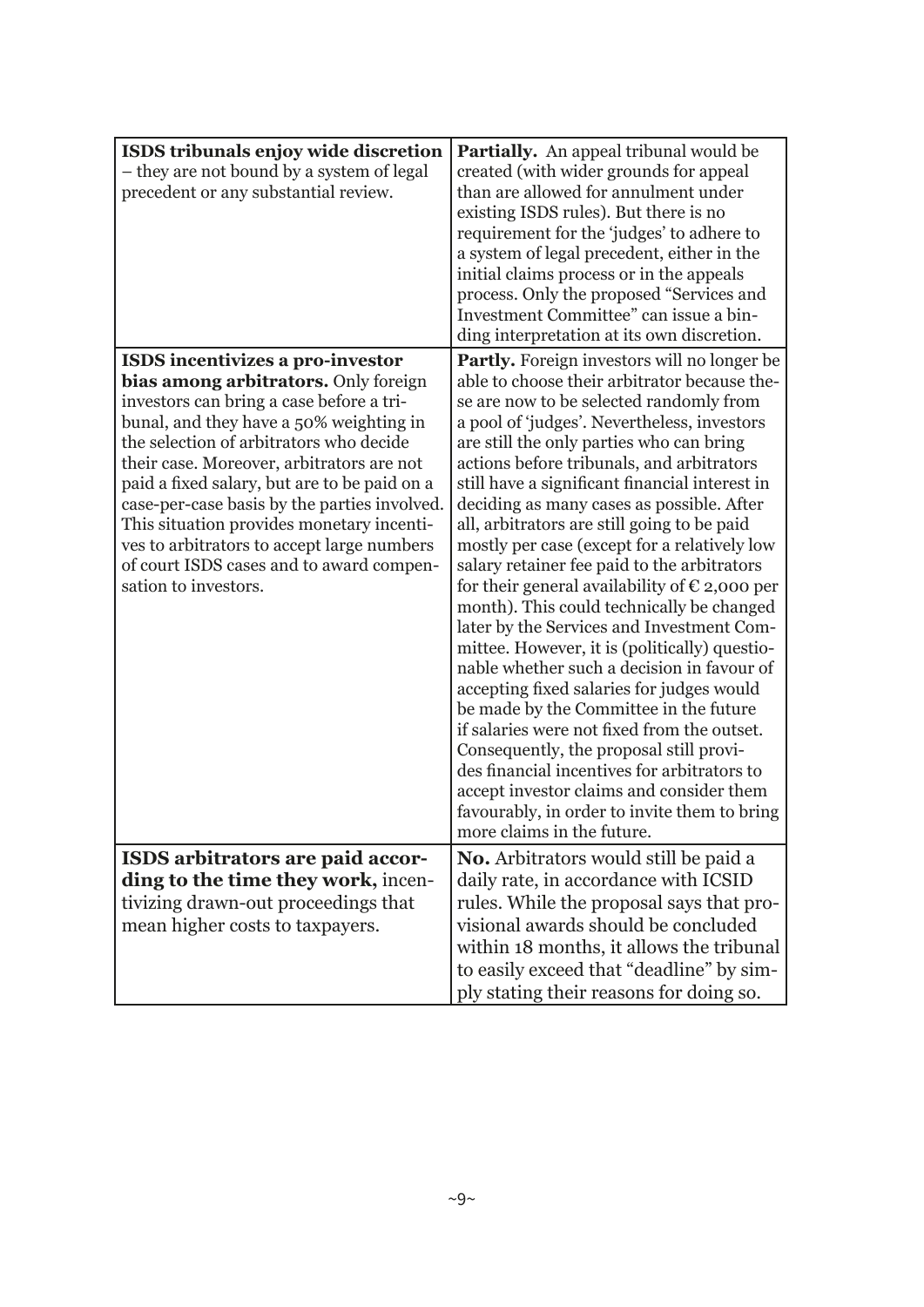| ISDS arbitrators can act as lawyers for in-<br>vestors in other ISDS cases or have econo-<br>mic ties with the investors involved in the<br>cases they are presiding over. This clearly<br>results in conflicts of interest. | <b>Partially.</b> The Commission's proposal<br>states that arbitrators cannot be involved<br>in a case if this results in a conflict of inte-<br>rest. In addition, arbitrators are no longer<br>permitted to act as consultants, experts or<br>witnesses in other ISDS cases. However,<br>they are still permitted to act as arbitrators<br>in other systems of arbitration, including<br>other ISDS mechanisms. This means that<br>all of the structural incentives for inves-<br>tor-friendly decisions are still present,<br>albeit indirectly. Furthermore, the defini-<br>tion of a conflict of interest is still defined<br>quite vaguely and it leaves much to discre-<br>tion. However, the proposed method of<br>notifying conflicts of interest does at least<br>have a slight advantage over the currently<br>often used ICSID rules: it will no longer be<br>necessary to convince the other two arbit-<br>rators overseeing a case of partiality of an<br>arbitrator before he or she can be excluded<br>from a tribunal. Instead, this decision will<br>be left to the president of the ICS 'court',<br>who is also a judge. The president's decisi-<br>on, however, can only be challenged by an<br>appeal in cases of serious infringements of<br>the regulations. |
|------------------------------------------------------------------------------------------------------------------------------------------------------------------------------------------------------------------------------|-------------------------------------------------------------------------------------------------------------------------------------------------------------------------------------------------------------------------------------------------------------------------------------------------------------------------------------------------------------------------------------------------------------------------------------------------------------------------------------------------------------------------------------------------------------------------------------------------------------------------------------------------------------------------------------------------------------------------------------------------------------------------------------------------------------------------------------------------------------------------------------------------------------------------------------------------------------------------------------------------------------------------------------------------------------------------------------------------------------------------------------------------------------------------------------------------------------------------------------------------------------------------------------|
| 'Investment' is broadly defined. This<br>enables companies to contest government<br>policies serving the public interest in many<br>areas without even having a genuine for-<br>eign investment in that state.               | No. The definition of 'investment' uses the<br>same very broad definition that has been<br>employed in previous investment trea-<br>ties. Consequently, 'investments' include<br>different types of assets such as shares,<br>dividend rights, and even concessions and<br>intellectual property rights.                                                                                                                                                                                                                                                                                                                                                                                                                                                                                                                                                                                                                                                                                                                                                                                                                                                                                                                                                                            |
| <b>Companies from countries that are</b><br>not party to the agreement and even<br>domestic companies can use foreign<br>branches to take their own government<br>before ISDS tribunals.                                     | <b>Hardly.</b> The proposal requires an inves-<br>tor to be involved in 'substantial economic<br>activity' in the respective home state (eit-<br>her the US or an EU member state). Ho-<br>wever, this minimum condition can easily<br>be circumvented, especially by multinatio-<br>nal corporations, through clever corporate                                                                                                                                                                                                                                                                                                                                                                                                                                                                                                                                                                                                                                                                                                                                                                                                                                                                                                                                                     |
|                                                                                                                                                                                                                              | structuring.                                                                                                                                                                                                                                                                                                                                                                                                                                                                                                                                                                                                                                                                                                                                                                                                                                                                                                                                                                                                                                                                                                                                                                                                                                                                        |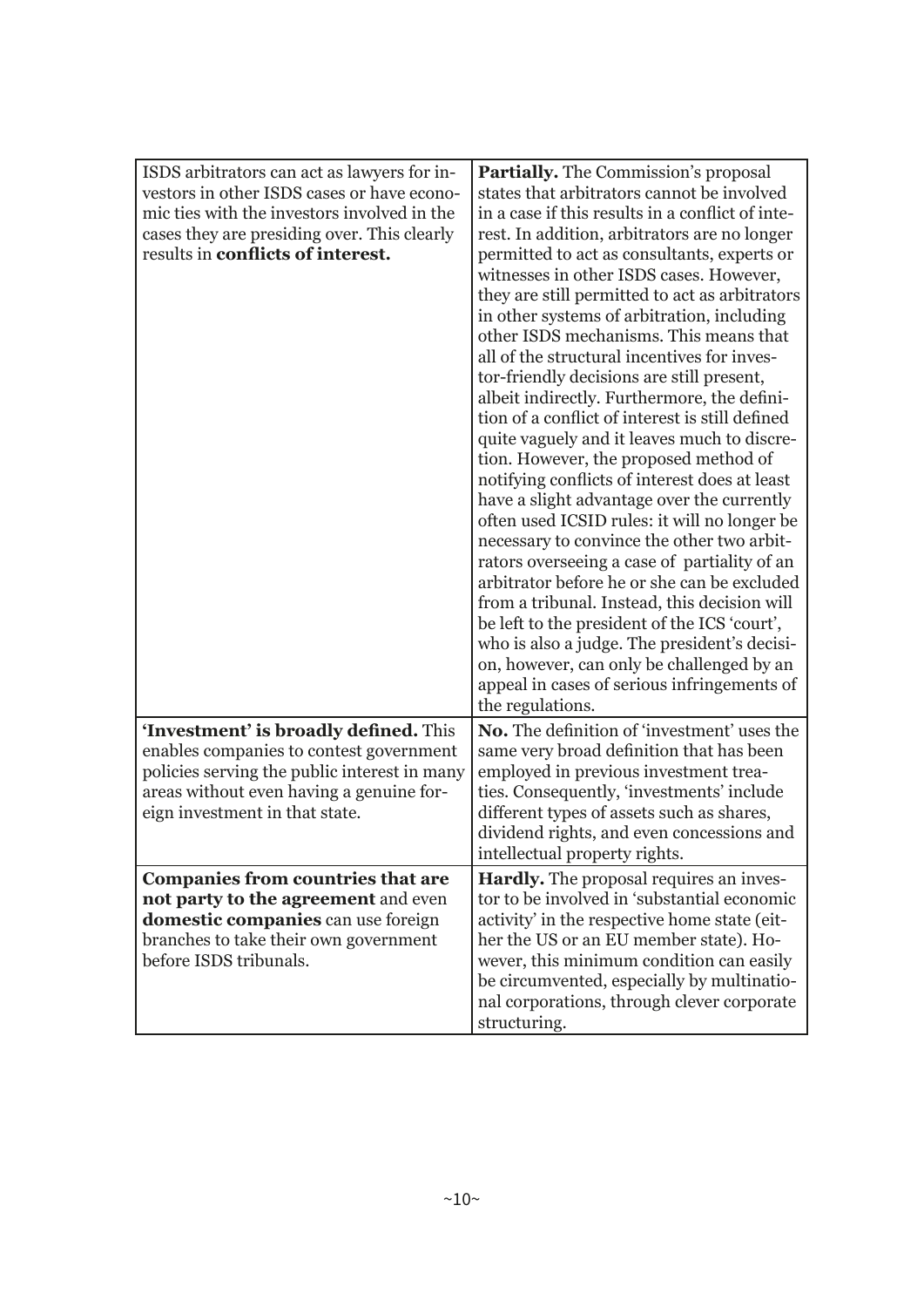| Investors can use 'treaty shopping' to<br>select the treaty with which they want to<br>raise an ISDS case. At worst, this would<br>only mean restructuring their company or<br>establishing a branch in another country. | <b>Partially.</b> Apart from the required 'subs-<br>tantial economic activity' in the host state<br>(see above) the proposal states that 'the<br>Tribunal shall decline jurisdiction' when it<br>is clear that the investment was acquired<br>only in order to launch a case. But to prove<br>treaty shopping in cases where the dispute<br>became manifest shortly after the investor<br>acquired their investment, the defending<br>government would have to show that the<br>dispute 'was foreseeable on the basis of a<br>high degree of probability' at the time the<br>investment was acquired. The provision<br>grants tribunals broad discretion in inter-<br>preting this ill-defined hurdle.                                                                                                                                                        |
|--------------------------------------------------------------------------------------------------------------------------------------------------------------------------------------------------------------------------|---------------------------------------------------------------------------------------------------------------------------------------------------------------------------------------------------------------------------------------------------------------------------------------------------------------------------------------------------------------------------------------------------------------------------------------------------------------------------------------------------------------------------------------------------------------------------------------------------------------------------------------------------------------------------------------------------------------------------------------------------------------------------------------------------------------------------------------------------------------|
| Third parties affected by ISDS cases do<br>not have sufficient rights to partici-<br>pate.                                                                                                                               | <b>Partially.</b> The proposal provides for a<br>new intervention right for anyone with a<br>'direct interest' in the outcome of a case.<br>The scope of this right, however, remains<br>unclear. For example, it is not clear<br>whether it also applies to NGOs that often<br>are solely capable to effectively pursue<br>many matters of environmental or consu-<br>mer protection, and the decision on their<br>admission would be left to the arbitrators.<br>The additional rules on written submissi-<br>ons as amicus curiae would not solve the<br>problem, because they only provide for<br>an extremely weak position in the procee-<br>dings. For example, as under existing ISDS<br>rules, it would be left entirely to the arbit-<br>rators' discretion whether the arguments<br>of an amicus should be considered in their<br>decision at all. |